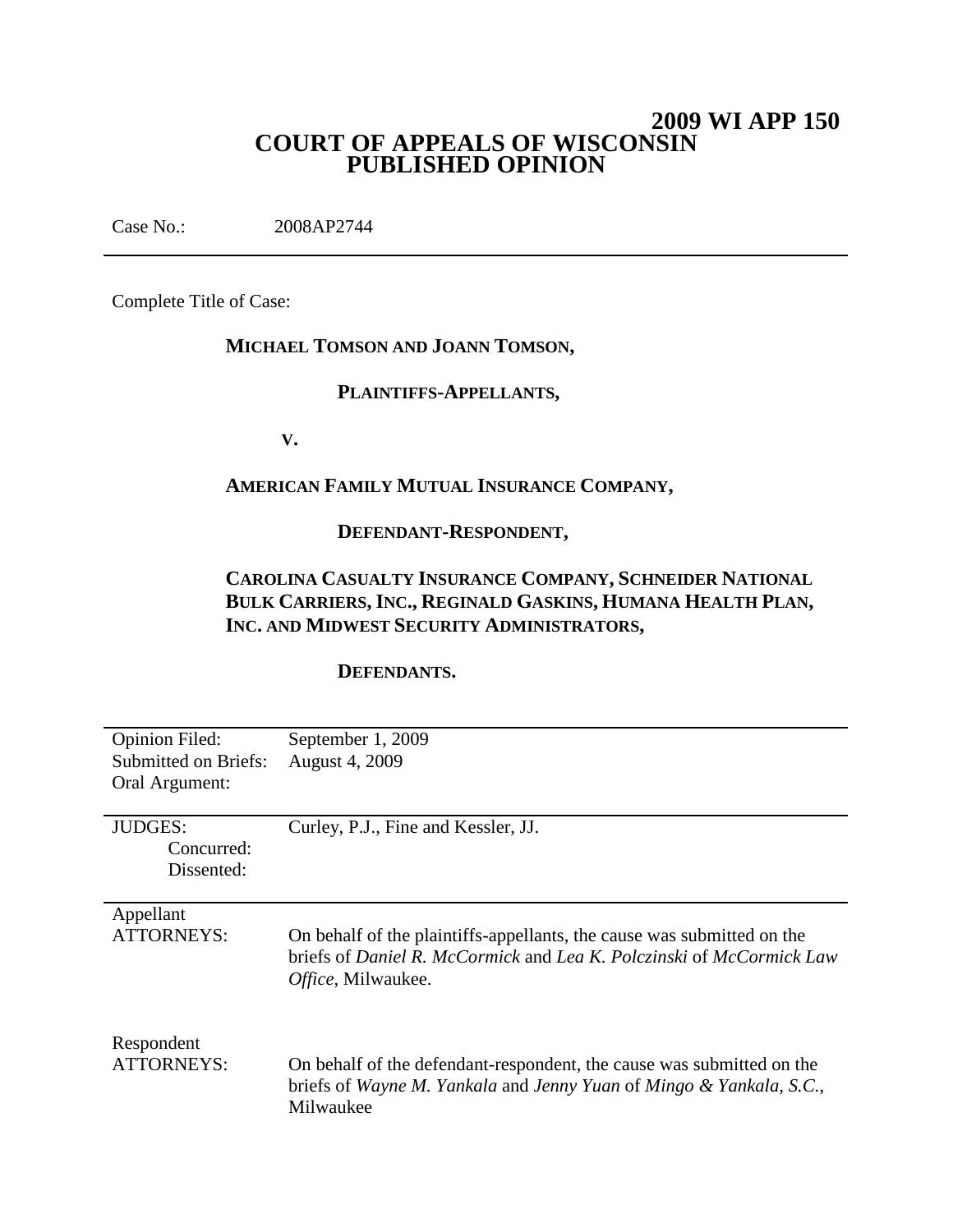A nonparty brief was filed by *William C. Gleisner, III* of *Law Offices of Wm. Gleisner*, Milwaukee and *Rhonda L. Lanford* of *Habush, Habush & Rottier, S.C.*, Madison for The Wisconsin Association for Justice.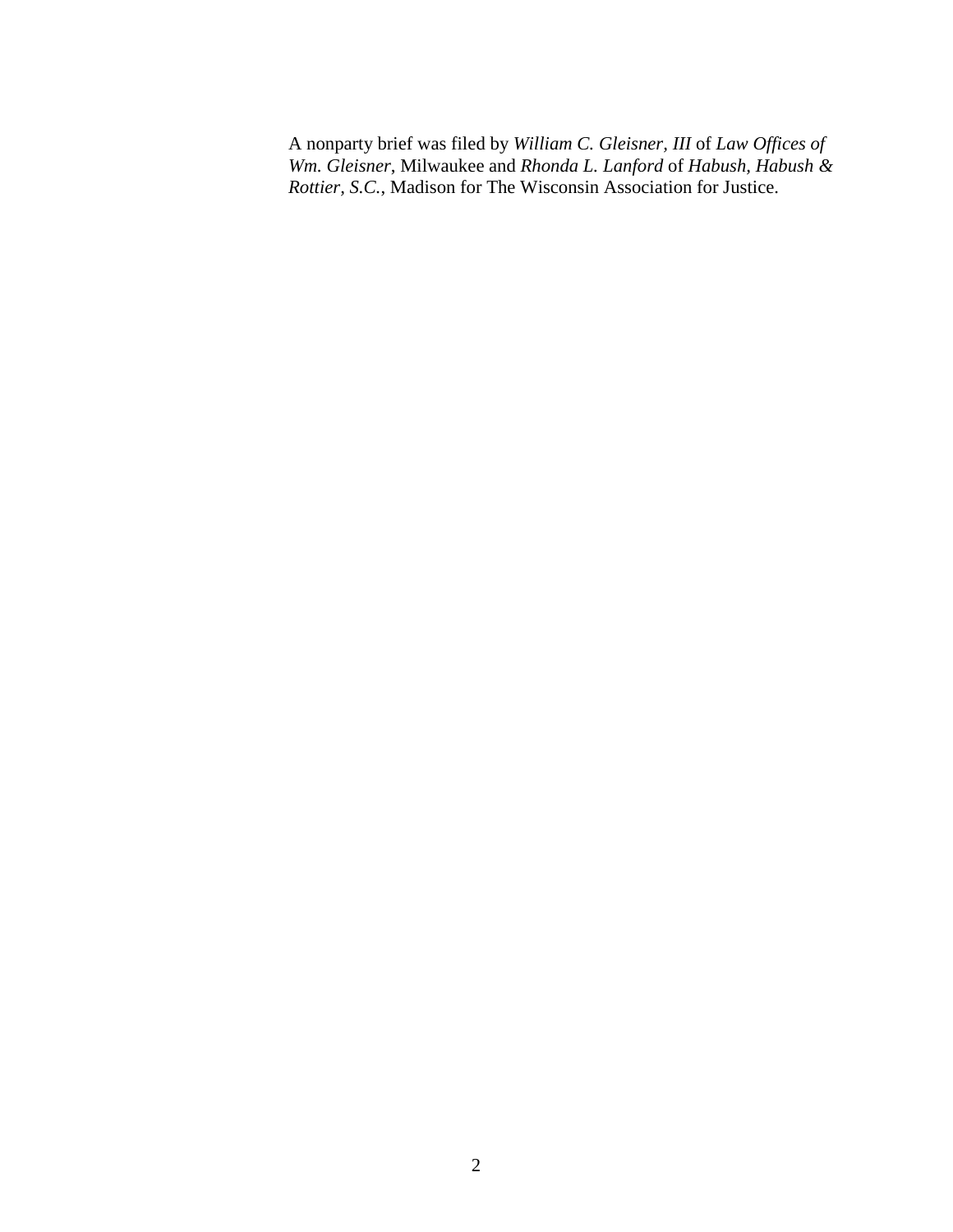## 2009 WI App 150

## **COURT OF APPEALS DECISION DATED AND FILED**

## **September 1, 2009**

**David R. Schanker Clerk of Court of Appeals**

### **NOTICE**

**This opinion is subject to further editing. If published, the official version will appear in the bound volume of the Official Reports.**

**A party may file with the Supreme Court a petition to review an adverse decision by the Court of Appeals.** *See* **WIS. STAT. § 808.10 and RULE 809.62.**

**Appeal No. 2008AP2744**

**Cir. Ct. No. 2006CV10649**

## **STATE OF WISCONSIN IN COURT OF APPEALS**

**MICHAEL TOMSON AND JOANN TOMSON,**

#### **PLAINTIFFS-APPELLANTS,**

**V.**

**AMERICAN FAMILY MUTUAL INSURANCE COMPANY,**

**DEFENDANT-RESPONDENT,**

**CAROLINA CASUALTY INSURANCE COMPANY, SCHNEIDER NATIONAL BULK CARRIERS, INC., REGINALD GASKINS, HUMANA HEALTH PLAN, INC. AND MIDWEST SECURITY ADMINISTRATORS,**

**DEFENDANTS.**

APPEAL from a judgment of the circuit court for Milwaukee County: JOHN J. DI MOTTO, Judge. *Reversed*.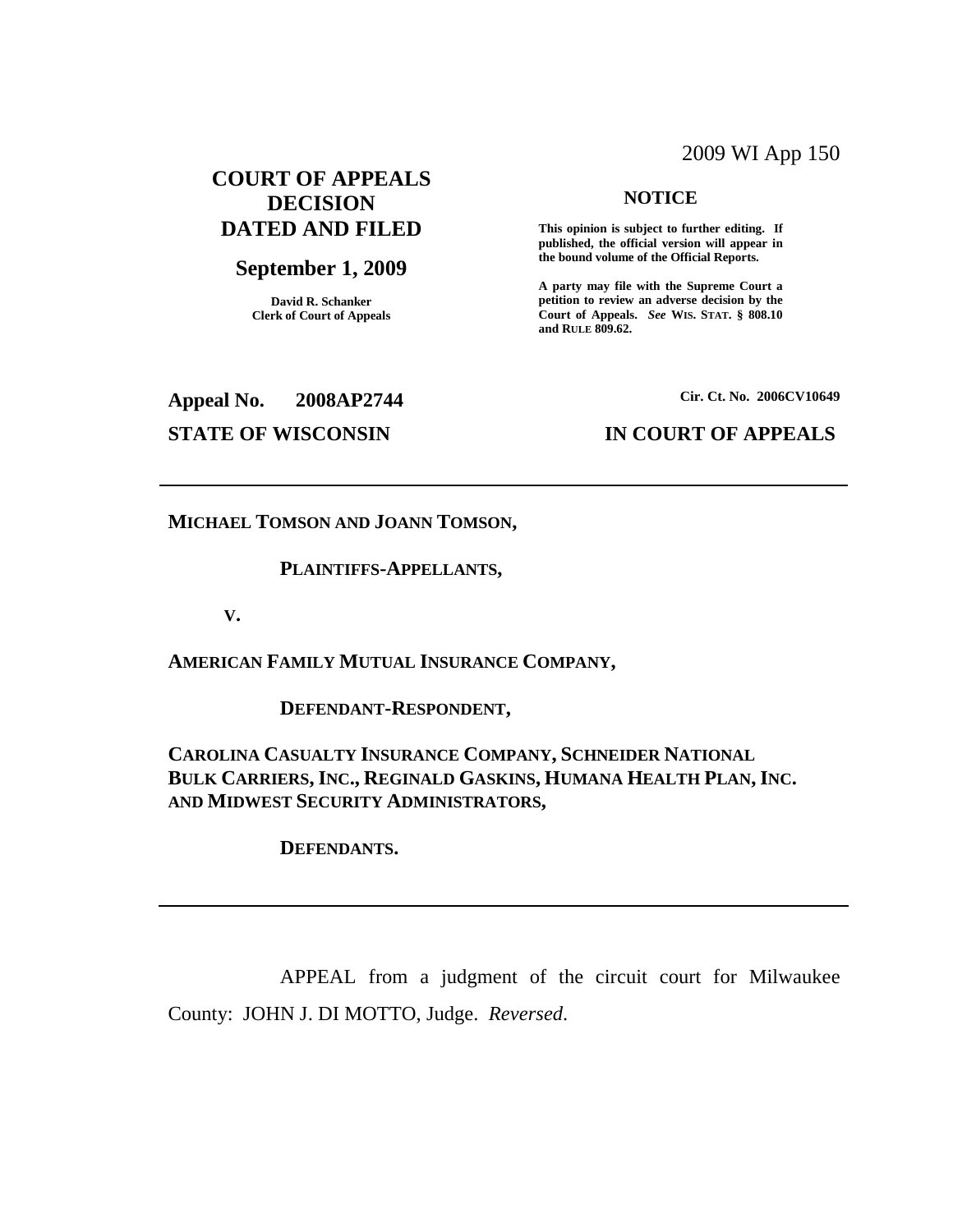# Before Curley, P.J., Fine and Kessler, JJ.<sup>1</sup>

¶1 FINE, J. Michael and Joann Tomson appeal the circuit court's grant of motions for declaratory and summary judgment filed by their uninsuredmotorist carrier, American Family Mutual Insurance Company, dismissing the Tomsons' claims against American Family.<sup>2</sup> The circuit court determined that there was no coverage under the policy. We reverse.

## **I**.

¶2 Michael Tomson was injured when the semi-trailer he was driving late at night northbound on Interstate 95 in Indiana hit a 400-pound dual-wheel assembly that had apparently come off of another semi-trailer some time before. The parties agree that Wisconsin law applies. According to the Tomsons'

<sup>1</sup> We appreciate the *amicus curiae* brief submitted on behalf of The Wisconsin Association for Justice.

 $2 \text{ The Tomsons'}$  notice of appeal is from the circuit court's order of August 5, 2008, and was filed in the circuit court on October 31, 2008. The circuit court's order on its face, however, envisioned entry of a subsequent document by directing: "That Judgment be entered consistent with this Order, dismissing all claims asserted against American Family Mutual Insurance Company in the above-referenced action, upon their respective merits, with prejudice, together with taxable costs against the plaintiffs, Michael and Joann Tomson." On October 9, 2008, the circuit court denied the Tomsons' motion for reconsideration. The circuit court's October 9 order similarly directed: "That judgment be entered consistent with the Court's prior Order of August 5, 2008, dismissing all claims asserted against American Family Mutual Insurance Company in the above-referenced action, upon their respective merits, with prejudice, together with taxable costs against the plaintiffs, Michael Tomson and Joann Tomson." Judgment was entered on November 19, 2008. Neither of the circuit court's orders were final for purposes of this appeal. *See Wambolt v. West Bend Mut. Ins. Co.*, 2007 WI 35, ¶27, 299 Wis. 2d 723, 737, 728 N.W.2d 670, 678 (order contemplating entry of subsequent judgment not final for purposes of appeal). Nevertheless, we have jurisdiction over this appeal by virtue of WIS. STAT. § 808.04(8) ("If the record discloses that the judgment or order appealed from was entered after the notice of appeal or intent to appeal was filed, the notice shall be treated as filed after that entry and on the day of the entry.").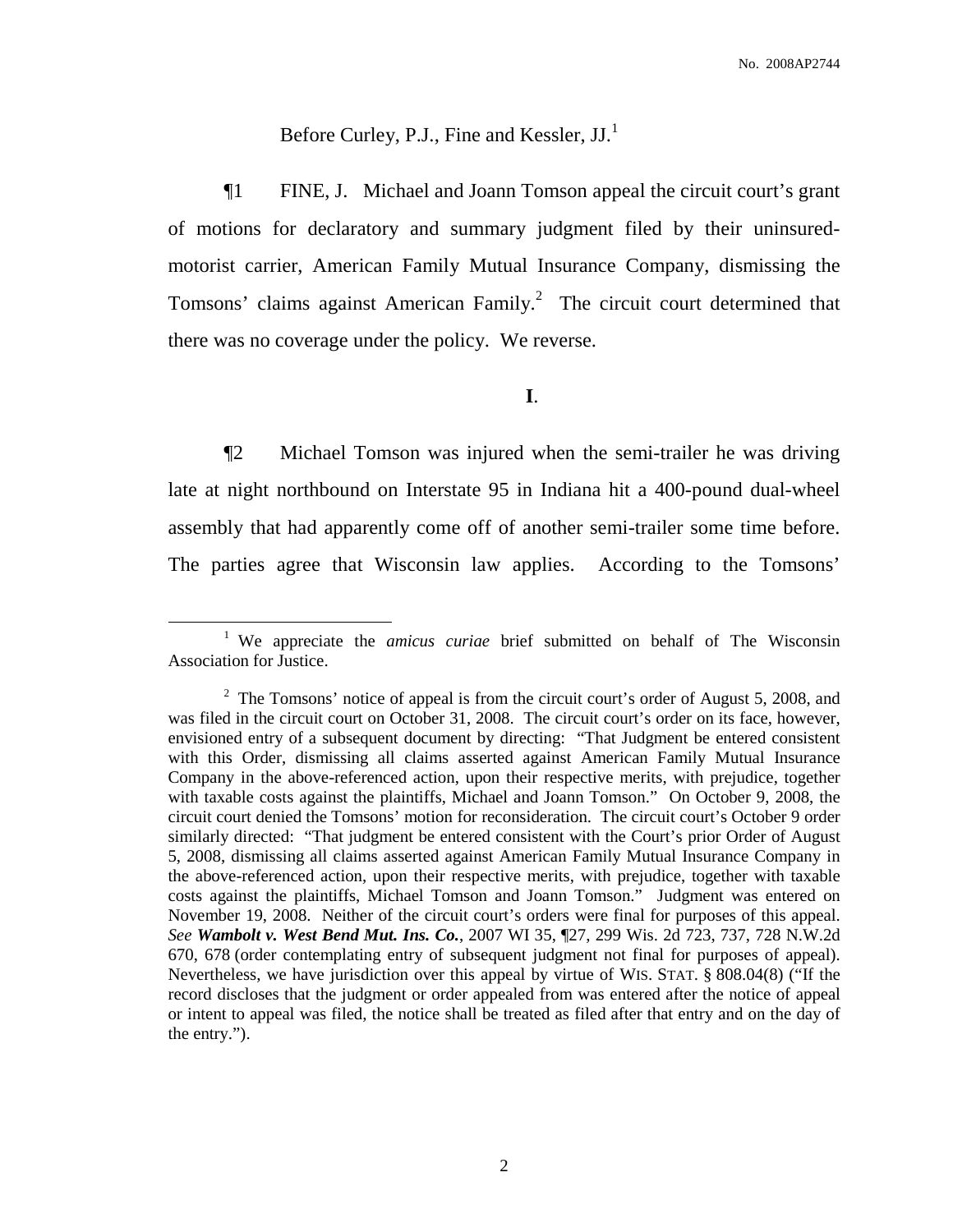complaint, Reginald Gaskins was driving a semi-trailer southbound on Interstate 95 in Indiana when he "struck a dual[-]wheel assembly that was sitting in the roadway after being left there by an unidentified, uninsured motorist." The complaint alleged that after "Gaskins struck the wheel assembly, the uninsured wheels were propelled across the median lanes of travel into the northbound lanes" where Mr. Tomson hit the wheel assembly, resulting in the damages sought in this lawsuit. The circuit court's oral ruling assumed this scenario, with which American Family agreed. Further, a fair inference from the summary-judgment materials is that, as testified to by an Indiana State Police officer who arrived at the accident scene shortly after it happened, the wheel assembly he examined that night "looked like it had recently come off of a truck." Thus, this case involves a situation where a plaintiff driver seeks uninsured-motorist coverage because: (1) he is injured by a motor-vehicle part left on a highway (2) by an unknown motor vehicle when (3) that part is then hit by a known motor vehicle, and, as result, (4) that part strikes the plaintiff's motor vehicle.

¶3 As material here, the Tomsons' American Family policy, provided: "**We** will pay compensatory damages for **bodily injury** which an **insured person** is legally entitled to recover from the owner or operator of an **uninsured motor vehicle**." (Bolding in original.) The policy defined "**Uninsured motor vehicle**" as, *inter alia*, "A hit-and-run vehicle whose operator or owner is unknown and which causes **bodily injury** to **you** or a **relative**. Physical contact with a hit-andrun vehicle is required." (Bolding in original.)

¶4 As applicable here, WIS. STAT. § 632.32(4) (2007–08) provides:

Every policy of insurance subject to this section that insures with respect to any motor vehicle registered or principally garaged in this state against loss resulting from liability imposed by law for bodily injury or death suffered

3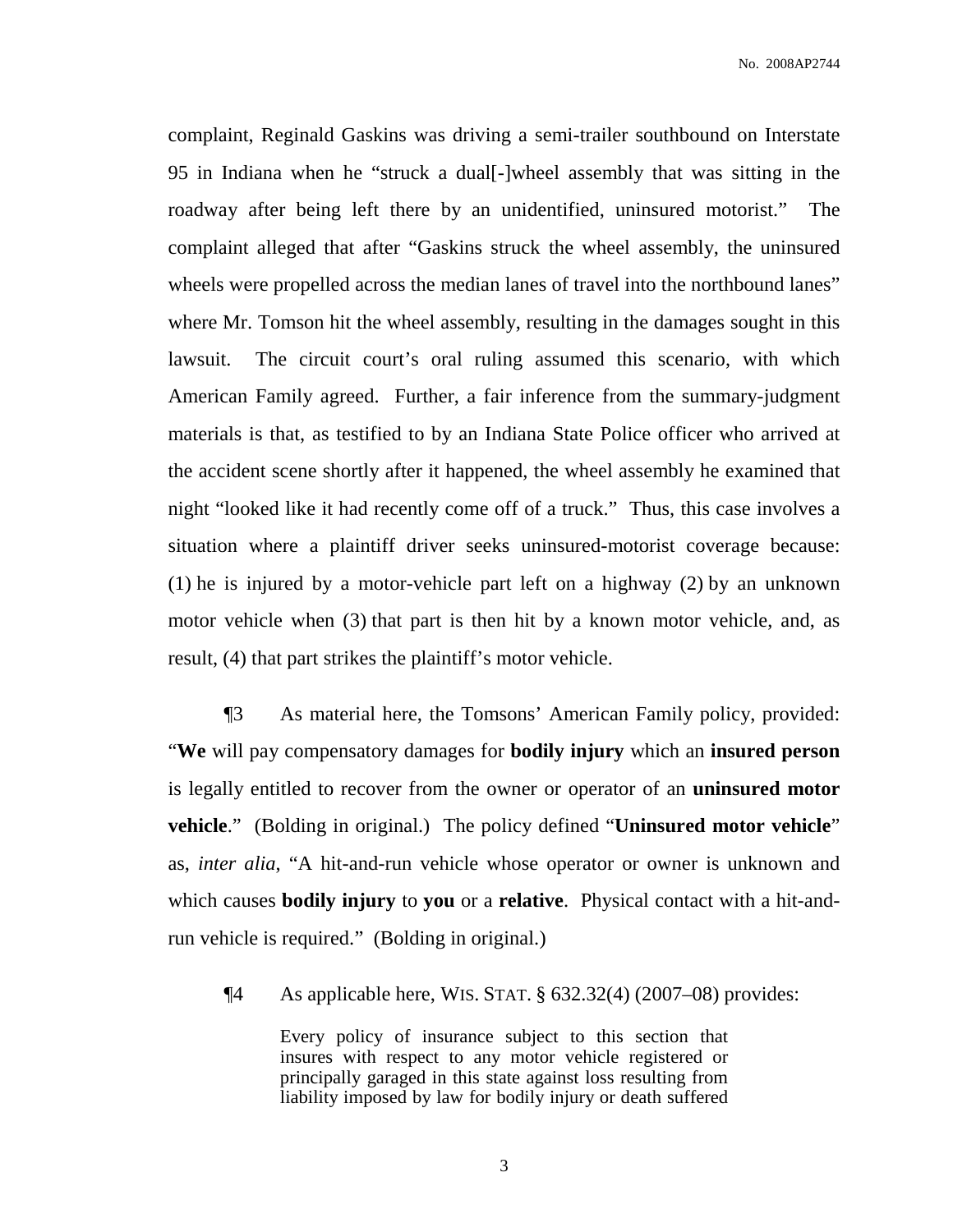by any person arising out of the ownership, maintenance, or use of a motor vehicle shall contain therein or supplemental thereto the following provisions:

(a) *Uninsured motorist.* 1. For the protection of persons injured who are legally entitled to recover damages from owners or operators of uninsured motor vehicles because of bodily injury, sickness or disease, including death resulting therefrom, in limits of at least \$25,000 per person and \$50,000 per accident.

2. In this paragraph "uninsured motor vehicle" also includes:

….

b. An unidentified motor vehicle involved in a hitand-run accident.<sup>[3]</sup>

¶5 American Family sought a declaratory judgment that its policy did not give the Tomsons uninsured-motorist coverage, and also summary judgment dismissing the Tomsons' claims against it. As noted, the circuit court agreed with American Family that there was no coverage. The circuit court interpreted WIS. STAT.  $\S$  632.32(4)(a)2.b to require that there be "a hit and followed by a run," and further opined that there was no coverage because "there's no evidence that the

<sup>&</sup>lt;sup>3</sup> These provisions were changed by 2009 Wis. Act 28, §§ 3154 & 3155. Section 3154 created WIS. STAT. § 632.32(2)(f), which defines "Uninsured motorist coverage" to mean "coverage for the protection of persons insured under that coverage who are legally entitled to recover damages for bodily injury, death, sickness, or disease from owners or operators of uninsured motor vehicles." Section 3155 of the Act created  $\S 632.32(2)(g)$ , which defines "Uninsured motor vehicle" to include, *inter alia*, "2. Except as provided in subd. 3., an unidentified motor vehicle, provided that an independent 3rd party provides evidence in support of the unidentified motor vehicle's involvement in the accident. 3. An unidentified motor vehicle involved in a hit-and-run accident with the person." 2009 Wis. Act 28 was published June 29, 2009, and thus these provisions will become effective on November 1, 2009. 2009 Wis. Act 28, § 9426. They do not apply here. All references in this opinion to the statutes material to this appeal are to the pre-amendment versions.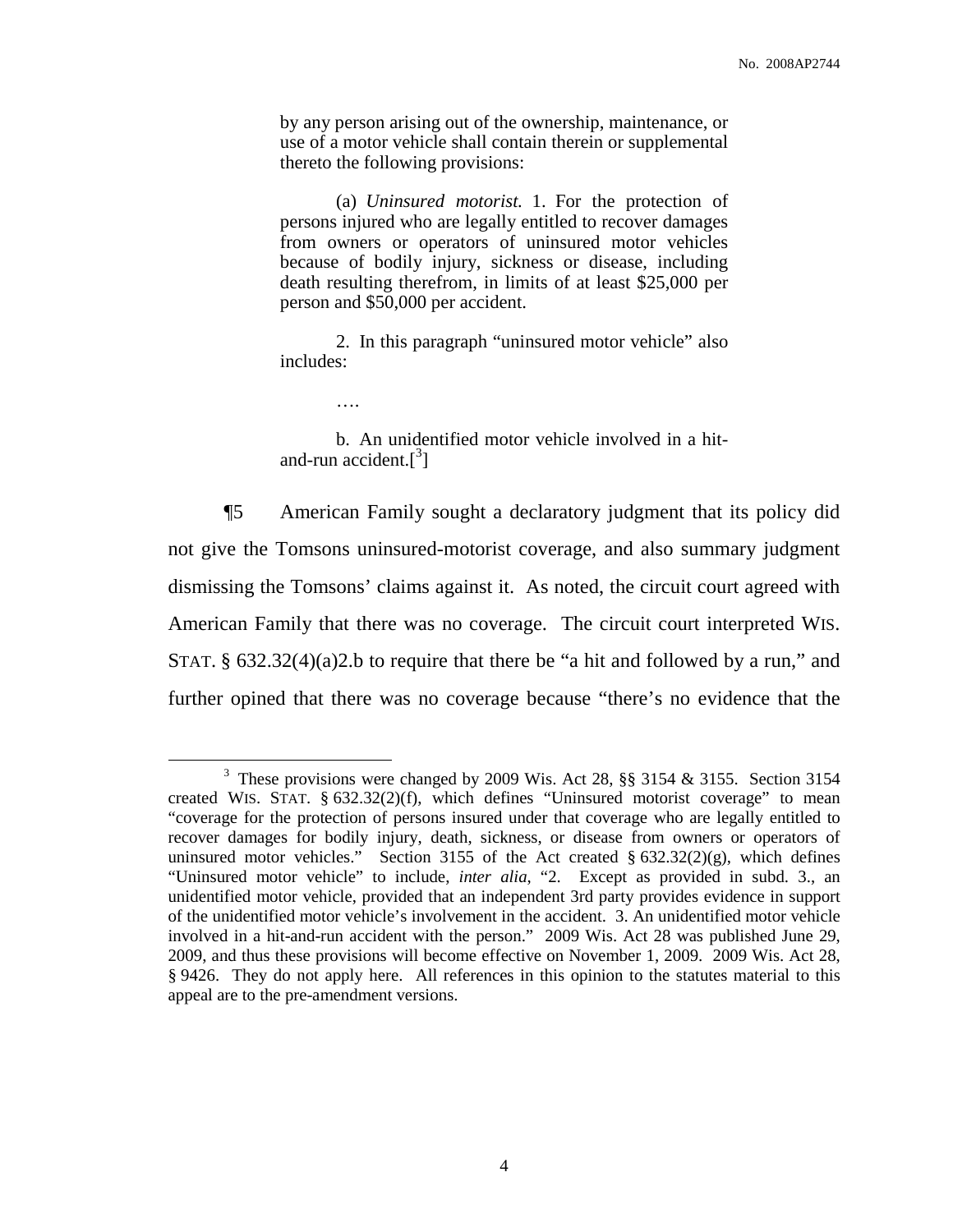vehicle part was moving" before Gaskins hit it: "It didn't hit Gaskins on its own momentum." Thus, the circuit court concluded: "We do not have an unidentified motor vehicle that did the hitting and running."

### **II**.

¶6 A party is entitled to summary judgment if "there is no genuine issue as to any material fact" and that party "is entitled to a judgment as a matter of law." WIS. STAT. RULE 802.08(2). We review *de novo* a circuit court's ruling on summary judgment, and apply the governing standards "just as the trial court applied those standards." *Green Spring Farms v. Kersten*, 136 Wis. 2d 304, 315– 317, 401 N.W.2d 816, 820–821 (1987). A party that has the burden of proof at trial in connection with a claim has the burden to show that there are genuine issues of material fact that require a trial on that claim. *Transportation Ins. Co. v. Hunzinger Constr. Co.*, 179 Wis. 2d 281, 290, 507 N.W.2d 136, 139 (Ct. App. 1993). That burden can be met by reasonable inferences drawn from circumstantial evidence, *Belich v. Szymaszek*, 224 Wis. 2d 419, 424–425, 592 N.W.2d 254, 258 (Ct. App. 1999); *see also H&R Block Eastern Enterprises, Inc. v. Swenson*, 2008 WI App 3, ¶31, 307 Wis. 2d 390, 408, 745 N.W.2d 421, 430, and we examine the parties' submissions in a light most favorable to the party against whom summary judgment is sought, *Johnson v. Rogers Mem'l Hosp., Inc.*, 2005 WI 114, ¶30, 283 Wis. 2d 384, 401, 700 N.W.2d 27, 35. Although whether to grant or deny a motion for declaratory judgment is within the circuit court's discretion, a decision based on an erroneous view of the law is an erroneous exercise of that discretion. *Theis v. Midwest Security Ins. Co.*, 2000 WI 15, ¶8, 232 Wis. 2d 749, 753–754, 606 N.W.2d 162, 164. Interpretation of WIS. STAT. § 632.32(4) presents an issue of law that is also subject to our *de novo* review. *See Theis*, 2000 WI 15, ¶9, 232 Wis. 2d at 754, 606 N.W.2d at 164.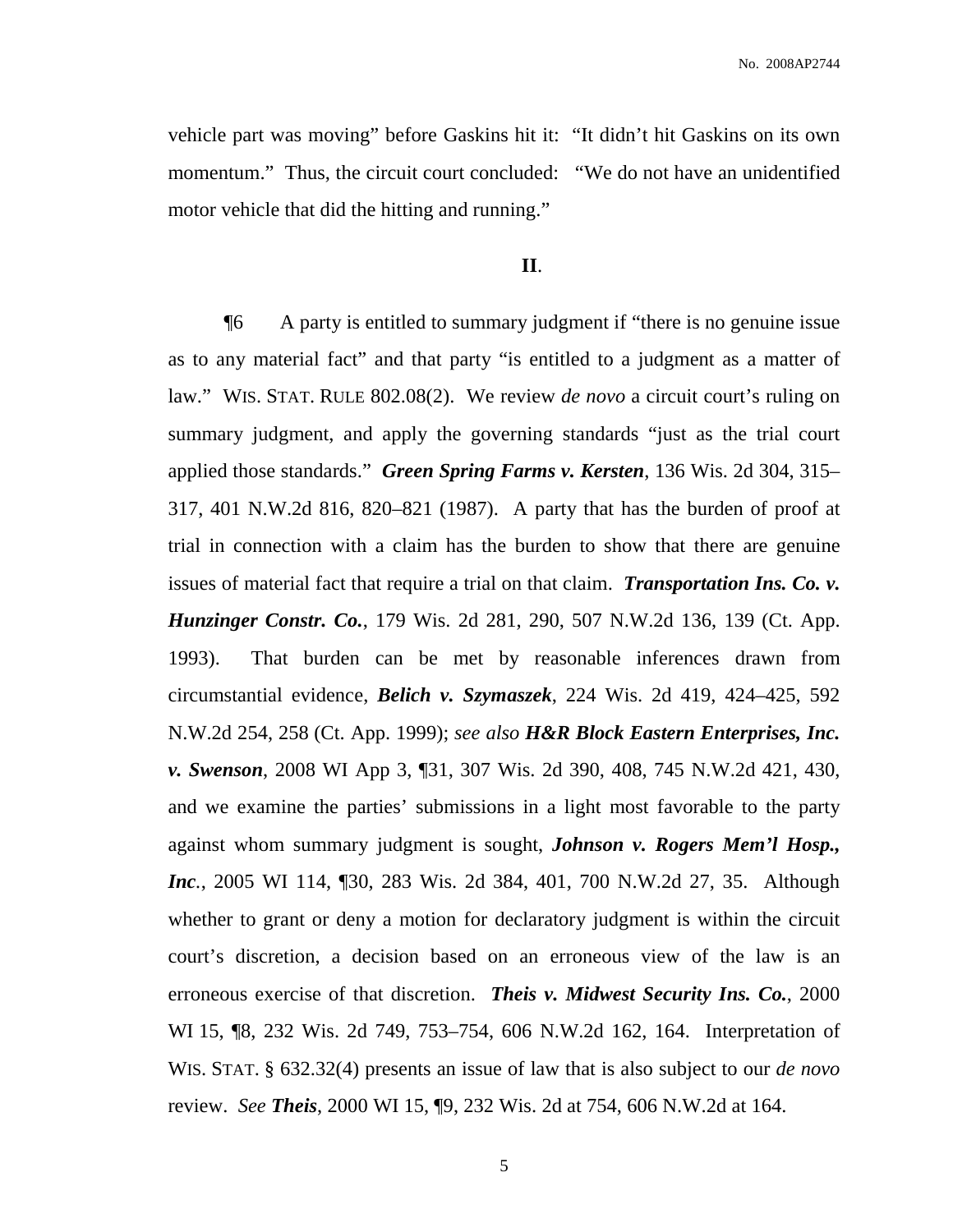¶7 Although this appeal presents a fact pattern of first impression, our path is guided—indeed, controlled—by *Theis*, which set out the factors governing the interpretation and application of WIS. STAT. § 632.32(4)(a)2.b. As *Theis* points out, "[i]f the statute requires coverage, we need not examine the insurance policy." *Theis*, 2000 WI 15, ¶10, 232 Wis. 2d at 754, 606 N.W.2d at 165. Thus, we analyze whether  $\S 632.32(4)(a)2.b$  requires coverage here.

¶8 We start with the following unambiguous statement by *Theis*:

We hold that WIS. STAT. § 632.32(4) requires that the uninsured motorist clauses of an insurance policy provide coverage when a detached piece of an unidentified motor vehicle is propelled into the insured's motor vehicle by an unidentified motor vehicle.

*Theis*, 2000 WI 15, ¶11, 232 Wis. 2d at 754, 606 N.W.2d at 165. The question we face is whether § 632.32(4) similarly requires coverage when a detached piece of an unidentified motor vehicle is propelled into the insured's motor vehicle by an *identified* motor vehicle. As explained below, our answer is "yes."

¶9 The plaintiff in *Theis* was injured when the semi-trailer he was driving was hit by a leaf spring that had come off of another semi-trailer. *Theis*, 2000 WI 15, ¶¶4–5, 232 Wis. 2d at 752, 606 N.W.2d at 163–164. The leaf spring flew up after an unidentified semi-trailer had passed the plaintiff and "was roughly 30 feet in front" of the plaintiff's truck. *Id.*, 2000 WI 15, ¶4, 232 Wis. 2d at 752, 606 N.W.2d at 163–164. No one knew from where the leaf spring had come: "The object *either* came off the passing semi-tractor *or came off yet another unidentified motor vehicle and was propelled into the plaintiff's vehicle by the passing semi-tractor*." *Id.*, 2000 WI 15, ¶5, 232 Wis. 2d at 752, 606 N.W.2d at 164 (emphasis added).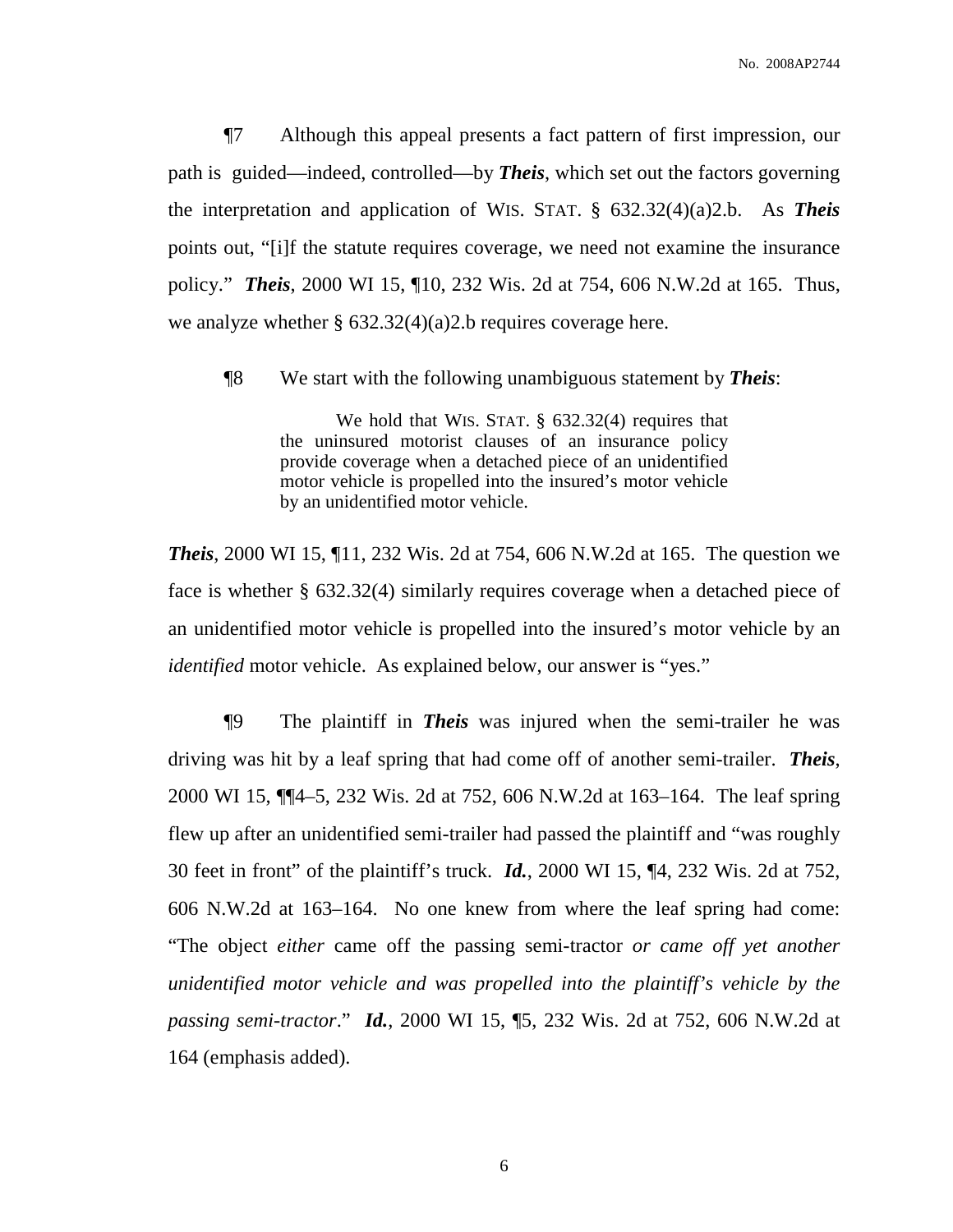¶10 *Theis* noted that coverage under WIS. STAT. § 632.32(4)(a)2.b is required if three elements are met: First, there must be "an unidentified motor vehicle." *Theis*, 2000 WI 15, ¶14, 232 Wis. 2d at 756, 606 N.W.2d at 165. "Second, the statute requires than an unidentified motor vehicle hit" the plaintiff's motor vehicle. *Id.*, 2000 WI 15, ¶15, 232 Wis. 2d at 756, 606 N.W.2d at 165. "Third, the statute requires that the unidentified motor vehicle must have run from the scene." *Id.*, 2000 WI 15, ¶16, 232 Wis. 2d at 756, 606 N.W.2d at 165. *Theis* held that all the elements were satisfied in that case. First, the truck that propelled the leaf spring into the plaintiff was never identified and thus satisfied the unidentified-motor-vehicle requirement. *Id.*, 2000 WI 15, ¶14, 232 Wis. 2d at 756, 606 N.W.2d at 165. *Theis* also held that the third element was satisfied because "[t]he unidentified semi-tractor that propelled the leaf spring into the insured's motor vehicle in the present case did leave the scene of the accident." *Id.*, 2000 WI 15, 16, 232 Wis. 2d at 756, 606 N.W.2d at 165. That left only one element that required further analysis: "whether a piece detached from an unidentified motor vehicle that is propelled into the insured's motor vehicle by an unidentified motor vehicle satisfies this requirement of a 'hit.'" *Id.*, 2000 WI 15, ¶15, 232 Wis. 2d at 756, 606 N.W.2d at 165.

¶11 *Theis* began its analysis of the "hit" requirement by noting that by not defining "hit" or "hit-and-run accident" the "legislature apparently recognized that a vast variety of unpredictable scenarios can give rise to claims for uninsured motorist coverage." *Id.*, 2000 WI 15, ¶18, 232 Wis. 2d at 756–757, 606 N.W.2d at 166. Thus, according to the Legislative Council note quoted by *Theis*: "A precise definition of hit-and-run is not necessary for in the rare case where a question arises, the court can draw the line." *Id.*, 2000 WI 15, ¶18 n.3, 232 Wis. 2d at 757 n.3, 606 N.W.2d at 166 n.3.

7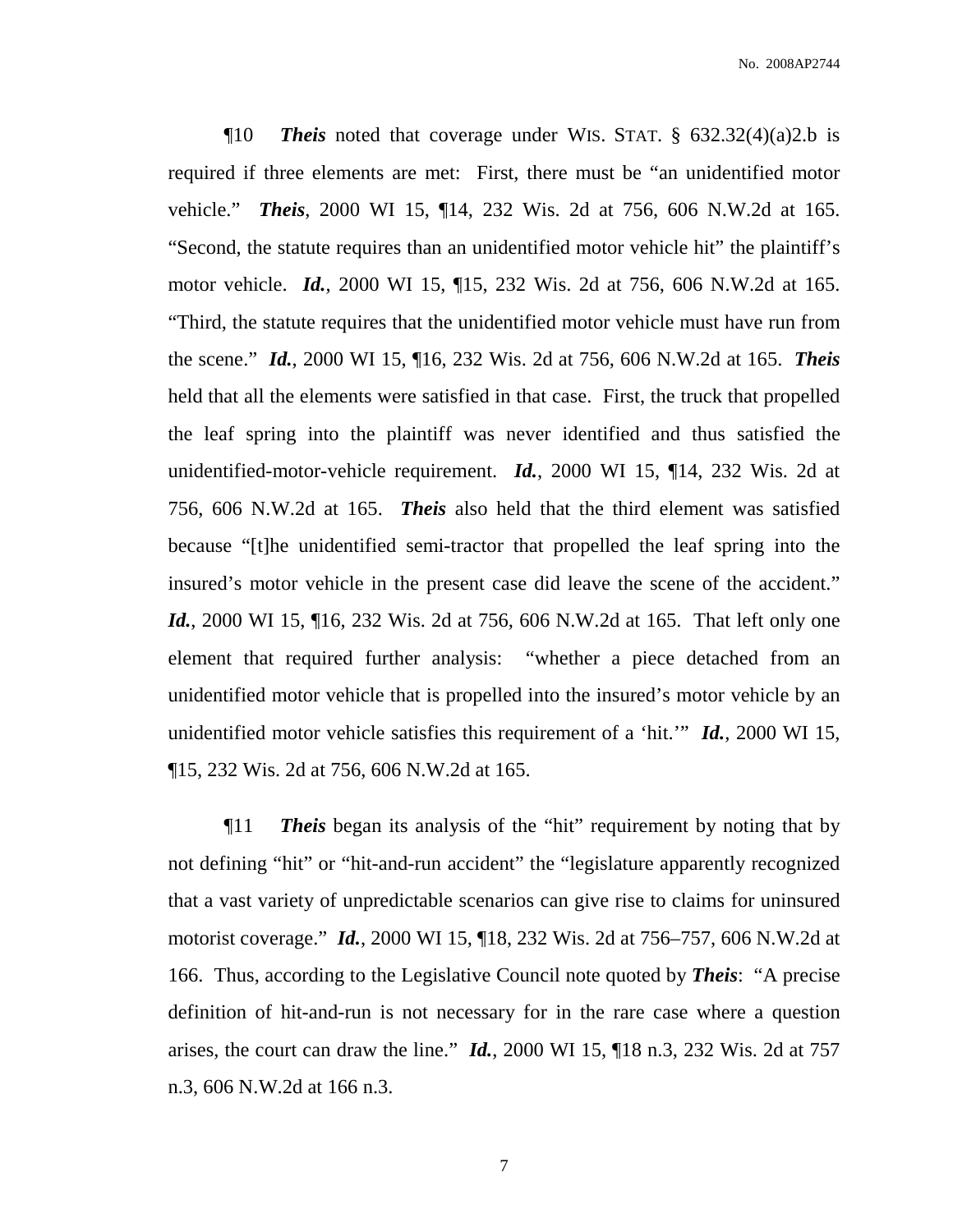¶12 Turning to whether the "hit" requirement was satisfied, *Theis* held that the cases denying uninsured-motorist coverage because there was no contact with the plaintiff's vehicle were not on point because "although there was no physical contact between two intact motor vehicles [in *Theis*], *there was physical contact* between the insured's motor vehicle and a piece detached from the unidentified motor vehicle." *Id.*, 2000 WI 15, ¶21, 232 Wis. 2d at 758, 606 N.W.2d at 166 (emphasis added). Accordingly, the so-called miss-and-run cases where there was no coverage because there was no physical contact with an unidentified vehicle were inapposite, as was the no-coverage case where ice was thrown off an unidentified car. *Id.*, 2000 WI 15, ¶¶20–25, 232 Wis. 2d at 757– 760, 606 N.W.2d at  $166-167$ .<sup>4</sup> This is significant, because, as we have seen, *Theis* specifically noted that the leaf spring could have come from *either* the truck that propelled it into the plaintiff *or* from some other unidentified truck. *Id.*, 2000 WI 15, ¶5, 232 Wis. 2d at 752, 606 N.W.2d at 164.

¶13 Although *Theis* held that the elements to coverage were satisfied in that case, it recognized that "[n]either the language of the statute, the existing case law nor the legislative history mandates a decision in this case." *Id.*, 2000 WI 15, ¶27, 232 Wis. 2d at 760, 606 N.W.2d at 167. *Theis* therefore turned to what it called the "primary purpose" of the statute—"to compensate an injured person

<sup>4</sup> The miss-and-run cases are: *Hayne v. Progressive Northern Ins. Co.*, 115 Wis. 2d 68, 339 N.W.2d 588 (1983); *Amidzich v. Charter Oak Fire Ins. Co.*, 44 Wis. 2d 45, 170 N.W.2d 813 (1969); and *Wegner v. Heritage Mut. Ins. Co.*, 173 Wis. 2d 118, 496 N.W.2d 140 (Ct. App. 1992). The ice-sloughing case is *Dehnel v. State Farm Mutual Automobile Insurance Co.*, 231 Wis. 2d 14, 604 N.W.2d 575 (Ct. App. 1999). *See also DeHart v. Wisconsin Mut. Ins. Co.*, 2007 WI 91, ¶¶2-3, 302 Wis. 2d 564, 568–569, 734 N.W.2d 394, 396 (no coverage under WIS. STAT. § 632.32(4)(a)2.b when plaintiff's car was forced off the road by an unidentified car, but did not "make physical contact" with either the unidentified car or any other car affected by the unidentified car).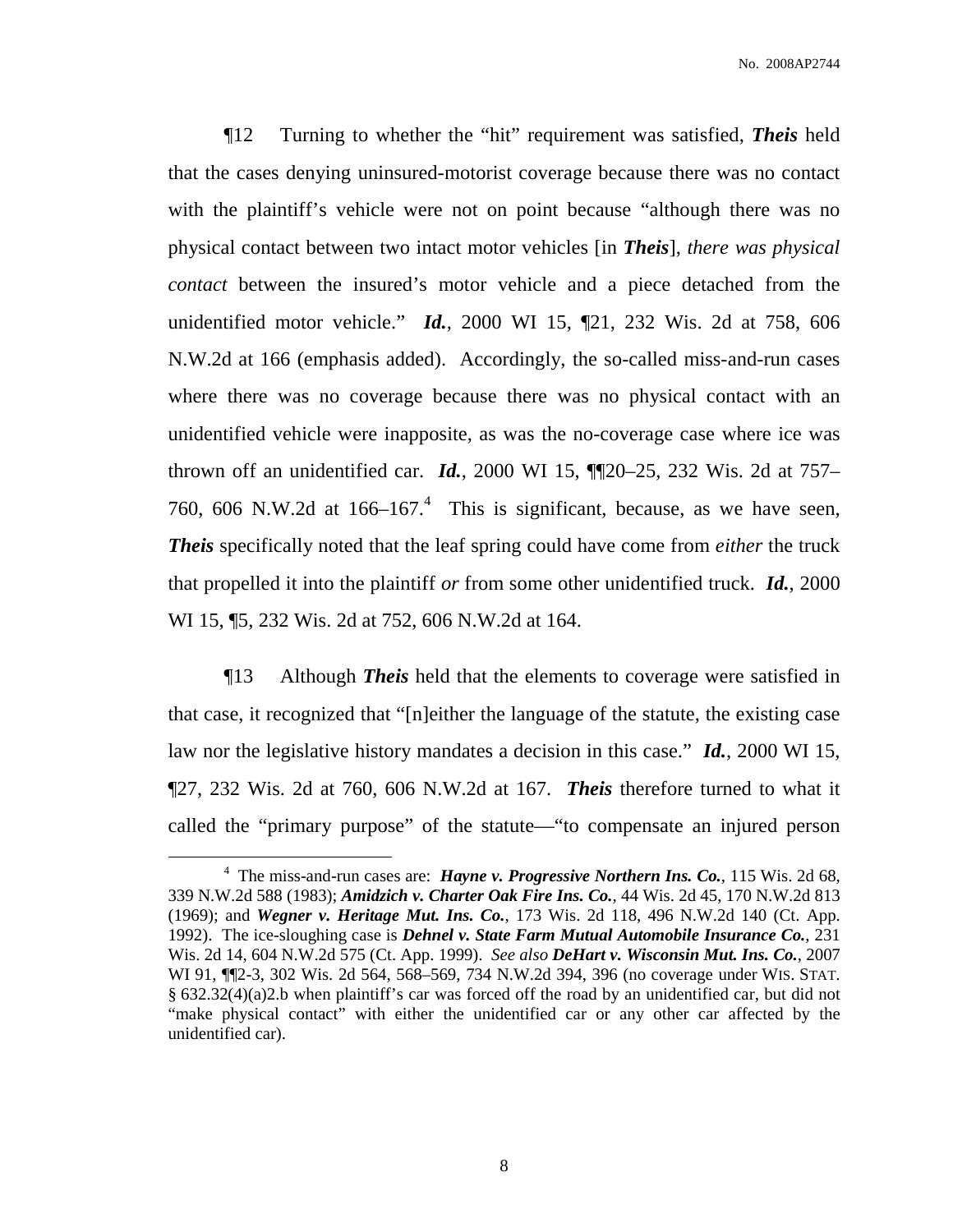who is the victim of an uninsured motorist's negligence to the same extent as if the uninsured motorist were insured"—and held that this core consideration required coverage: "Had an identified insured driver negligently deposited this leaf spring on the road *or* negligently propelled the leaf spring into the plaintiff's vehicle, the plaintiff would have recovered from the negligent driver's insurance company." *Id.*, 2000 WI 15,  $\mathbb{Z}8$ , 232 Wis. 2d at 761, 606 N.W.2d at 167–168 (emphasis added). Further, *Theis* noted that requiring physical contact between an unidentified motor vehicle (as did the miss-and-run cases and the ice-slough-off case) prevents fraudulent claims alleging "phantom" motor vehicles. *Id.*, 2000 WI 15, ¶30, 232 Wis. 2d at 762, 606 N.W.2d at 168. 5

¶14 We analyze this appeal against *Theis*'s teachings, turning first to whether the three requirements for mandatory coverage under WIS. STAT.  $\S$  632.32(4)(a)2.b are satisfied. The first element, as we have seen, is that there be an unidentified motor vehicle. Although *Theis* used the truck that passed the plaintiff in that case as the unidentified motor vehicle, *Theis*, 2000 WI 15, ¶14, 232 Wis. 2d at 756, 606 N.W.2d at 165, it could have just as easily chosen the truck that dropped the leaf spring, given that *Theis* framed the issue as whether there is "coverage when a detached piece of an unidentified motor vehicle is

<sup>5</sup> *Theis v. Midwest Security Insurance Co.*, 2000 WI 15, 232 Wis. 2d 749, 606 N.W.2d 162 also held that "[a] second purpose of the uninsured motorist statute is that the reasonable coverage expectations of an insured should be honored," and that a reasonable insured would expect to have coverage under the facts in that case. *Id.*, 2000 WI 15, ¶29, 232 Wis. 2d at 761– 762, 606 N.W.2d at 168. *Smith v. General Casualty Insurance Co.*, 2000 WI 127, ¶27, 239 Wis. 2d 646, 659, 619 N.W.2d 882, 888, however, later held that "the reasonable expectation of the insured regarding the language of the policy is not relevant to our analysis of WIS. STAT. § 632.32(4)(a)2.b." When two supreme court decisions appear to be inconsistent, we apply the latest. *See Spacesaver Corp. v. Wisconsin Dep't of Revenue*, 140 Wis. 2d 498, 502, 410 N.W.2d 646, 648 (Ct. App. 1987). Accordingly, we do not discuss the reasonable-expectation-of-theinsured in connection with our analysis of  $\S$  632.32(4)(a)2.b.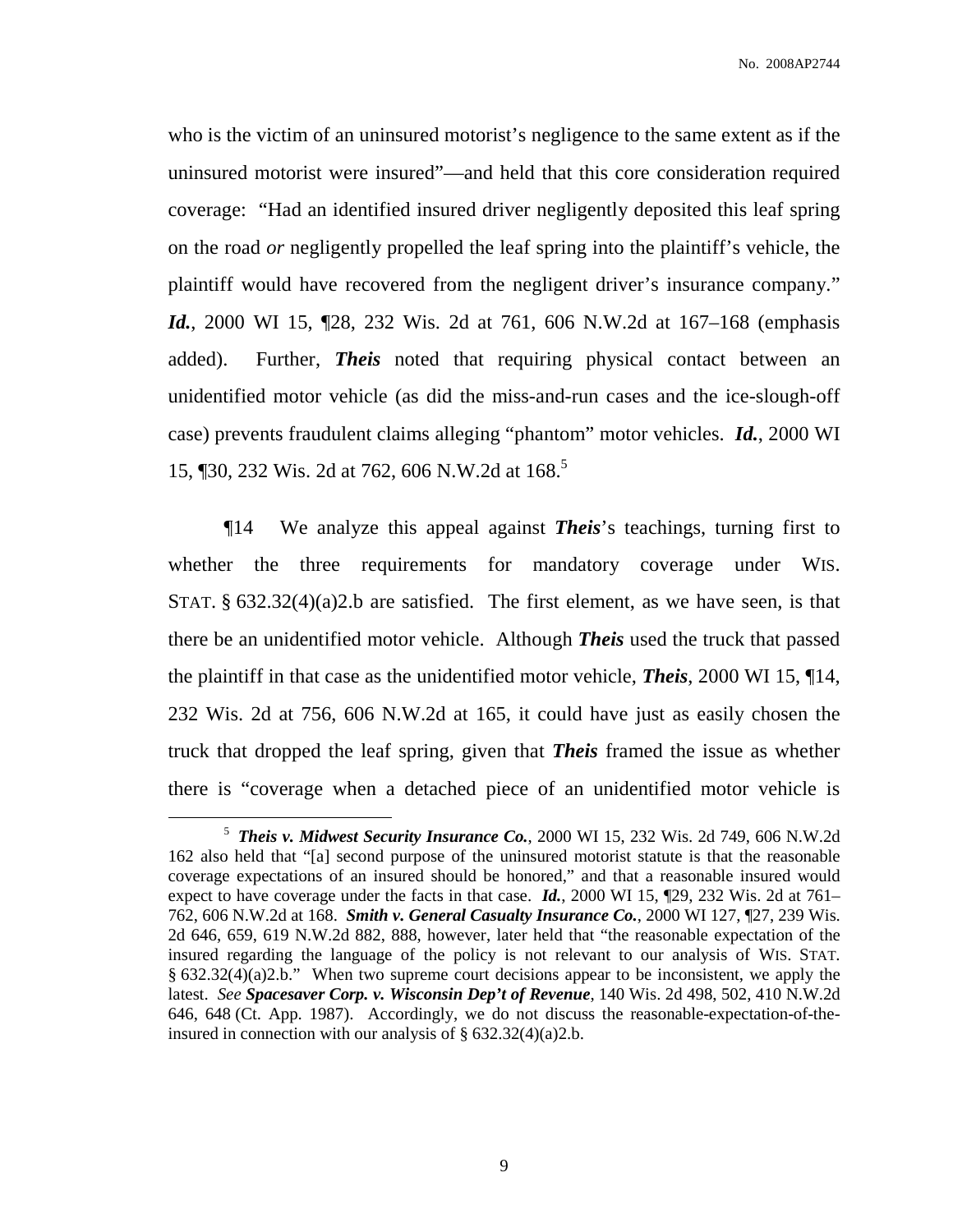No. 2008AP2744

propelled into the insured's motor vehicle by an unidentified motor vehicle," *id.*, 2000 WI 15, ¶2, 232 Wis. 2d at 751, 606 N.W.2d at 163, and, as we have seen, recognized that the leaf spring could have come from either the passing truck or from another unidentified truck, *id.*, 2000 WI 15, ¶5, 232 Wis. 2d at 752, 606 N.W.2d at 164. Here, the truck that dropped the 400-pound dual-wheel assembly is not identified. The first element of mandatory coverage under  $\S 632.32(4)(a)2.b$ is thus met.

¶15 As for the second requirement, whether there was a "hit," as in *Theis*, there was physical contact here by something that came from an unidentified truck. Accordingly, *Theis*'s holding is equally applicable here: "although there was no physical contact between two intact motor vehicles, there was physical contact between the insured's motor vehicle and a piece detached from the unidentified motor vehicle." *Id.*, 2000 WI 15, ¶21, 232 Wis. 2d at 758, 606 N.W.2d at 166. Again, the leaf spring could have come from either of the two unidentified trucks, *id.*, 2000 WI 15, ¶5, 232 Wis. 2d at 752, 606 N.W.2d at 164, and thus could have been at rest when it was struck by the second truck. Thus, the circuit court was wrong when it concluded that in order for there to be coverage the wheel assembly had to be moving when Gaskins struck it.

¶16 Significantly, and also contrary to the reading of the statute by the circuit court here, there need not be first a "hit" and then a "run"; under one of the two possible scenarios in *Theis*, the truck that left the leaf spring in the road "ran" before there was any hit (the propelling of the leaf spring into Theis's truck by the passing unidentified truck)—all that is required is that there be both a "hit" and a "run" (namely, a hit resulting from something done by the unidentified vehicle) in any sequence. This latter point is exemplified by *Smith v. General Casualty Insurance Co.*, 2000 WI 127, 239 Wis. 2d 646, 619 N.W.2d 882, where there was

10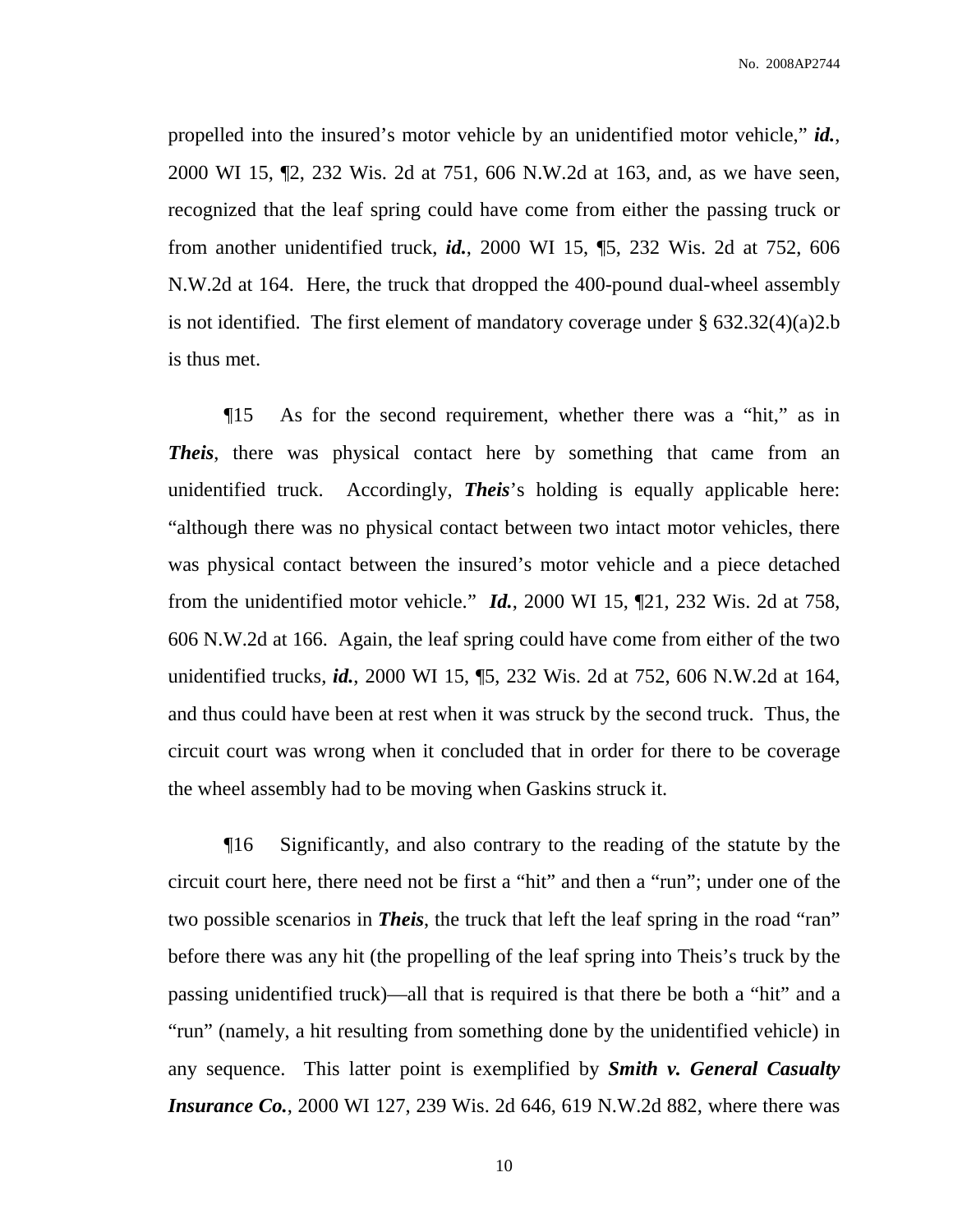a chain reaction: an unidentified car hit an identified truck, which, as a result, hit the plaintiff's car. *Id.*, 2000 WI 127, ¶3, 239 Wis. 2d at 648–649, 619 N.W.2d at 883. Thus, the "run" in *Smith*—that is, the event that led to the first car being unidentified—happened either before or, at the very least, contemporaneously with the hit (the requisite physical contact between the identified truck and the plaintiff's car).

¶17 The third requirement for mandatory coverage is also present: as in *Theis*, where the truck that dropped the leaf spring was unidentified, the truck that dropped the wheel assembly in this case is also unidentified.<sup>6</sup> All three of the statute's technical requirements are thus met here. But there is more.

¶18 As *Theis* held, the focal point of decisions under the statute is the statute's "primary purpose" "to compensate an injured person who is the victim of an uninsured motorist's negligence to the same extent as if the uninsured motorist were insured." *Theis*, 2000 WI 15, ¶28, 232 Wis. 2d at 761, 606 N.W.2d at 167– 168. Here, to paraphrase *Theis*, had an identified insured driver negligently deposited a wheel assembly on the road, the plaintiff could have recovered from the negligent driver's insurance company. *See ibid.* Accordingly, because all of the requisite elements of WIS. STAT. § 632.32(4)(a)2.b are met here and had the truck that dropped the wheel assembly been identified, the Tomsons could have

<sup>&</sup>lt;sup>6</sup> We recognize that *Theis*, as noted in the main body of this opinion, used the passing truck and not the truck that may have left the leaf spring in the road before that leaf spring was hit by the passing truck as the unidentified vehicle, but, as we also explain in the main body of this opinion, there is nothing that suggests that the truck that may have lost the leaf spring would not have also qualified as the unidentified vehicle in order to satisfy the third requirement, especially because one of the *Theis* scenarios was that the leaf spring was at rest on the highway before it was hit by the passing truck. *Theis*, 2000 WI 15, ¶5, 232 Wis. 2d at 752, 606 N.W.2d at 164.